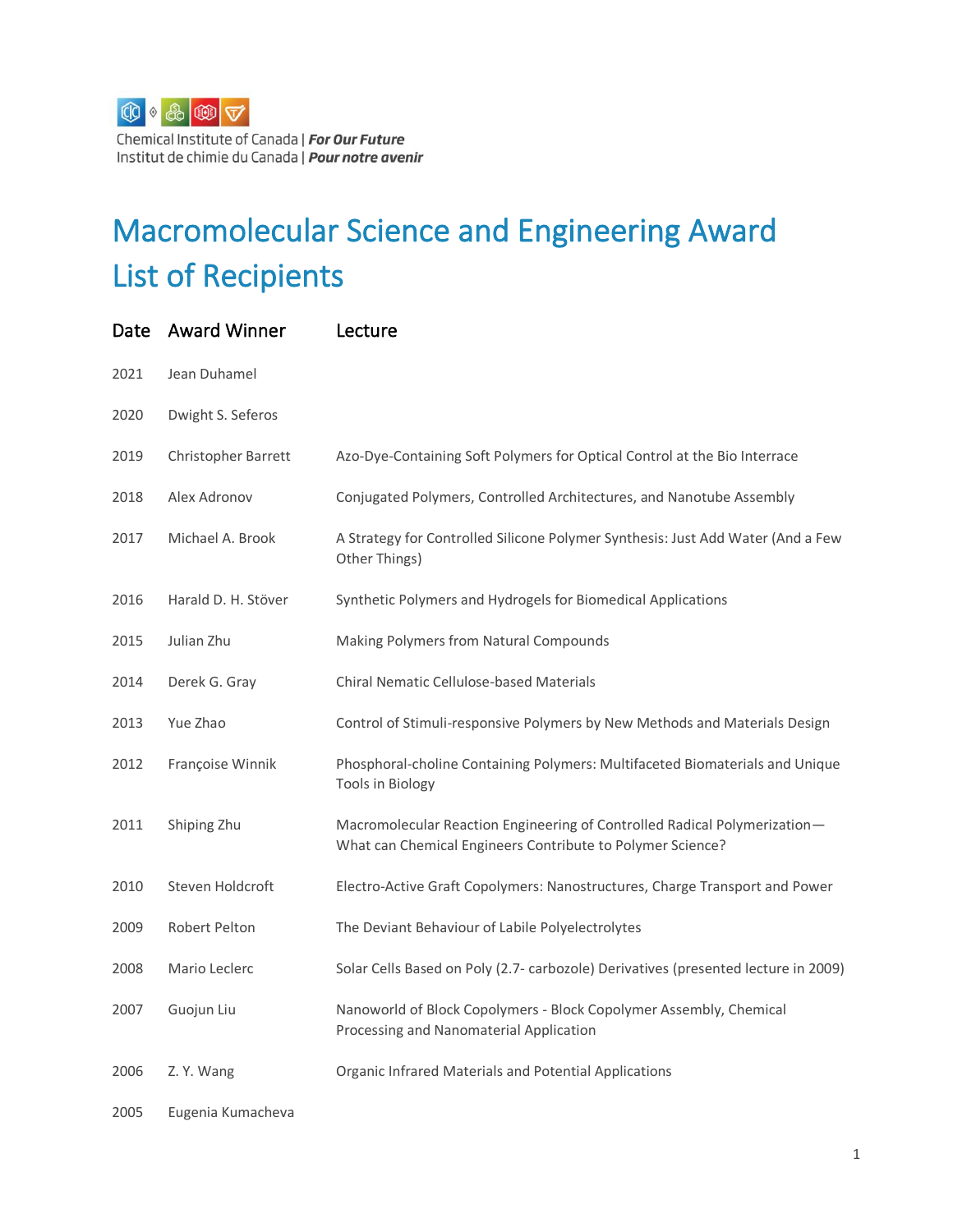| 2004                | Pudupadi Sundararajan | Simulations of Polymer Chain Folding                                                            |  |  |  |
|---------------------|-----------------------|-------------------------------------------------------------------------------------------------|--|--|--|
| 2003                | St. John Manley       |                                                                                                 |  |  |  |
| 2002                | Ian Manners           |                                                                                                 |  |  |  |
| 2001                | Michael K. Georges    | Stable Free Radical Living Polymerization                                                       |  |  |  |
| 2000                | Almeria L. Natansohn  |                                                                                                 |  |  |  |
| 1999                | R. H. Marchessault    |                                                                                                 |  |  |  |
| 1998                | A. S. Hay             | Macrocyclic Oligomers as Precursors to Polymers with Very High Glass Transition<br>Temperatures |  |  |  |
| 1997                | Garry L. Rempel       | The Emergence of Hydrogenated Nitrile Rubber as a High Performance<br>Elastomer                 |  |  |  |
| 1996                | D. J. Carlsson        | Polymers: Life and Death Factors                                                                |  |  |  |
| 1995                | Pierre Carreau        | Rheological Properties of Polymeric Multiphase Systems                                          |  |  |  |
| 1994                | Robert Prud'homme     | Stéréocomplexation de Polymères: Quand? Pourquoi? et Comment?                                   |  |  |  |
| 1993                | Mitchell Winnik       | Polymer Welding: How Diffusion Leads to Mechanical Strength                                     |  |  |  |
| 1992                | K. O'Driscoll         | The Long and the Short of Free Radical Polymerization Kinetics                                  |  |  |  |
| 1991                | B. L. Funt            | New Interfaces Between Polymer Chemistry and Electrochemistry                                   |  |  |  |
| 1990                | D. J. Worsfold        | The Polysilanes                                                                                 |  |  |  |
| Polysar Award       |                       |                                                                                                 |  |  |  |
| 1989                | A. Rudin              | Polymer Characterization: The Best is Yet to Come                                               |  |  |  |
| <b>Dunlop Award</b> |                       |                                                                                                 |  |  |  |
| 1988                | A. Eisenberg          | Ionomer Blends                                                                                  |  |  |  |
| 1987                | A. E. Hamielec        | Fundamental Challenges and Commercial Opportunities in Free Radical<br>Polymerization           |  |  |  |
| 1985                | D. D. Patterson       | Thermodynamics and Order in Polymer and Model Systems                                           |  |  |  |
| 1983                | H. P. Schreiber       | Applied Polymer Sciences: Variations on a Ruminative Theme                                      |  |  |  |
| 1981                | Donald M. Wiles       | Polymer Photodegradation and Ultraviolet Stabilization                                          |  |  |  |
| 1979                | J. E. Guillet         | Some Light on Plastic Molecules                                                                 |  |  |  |